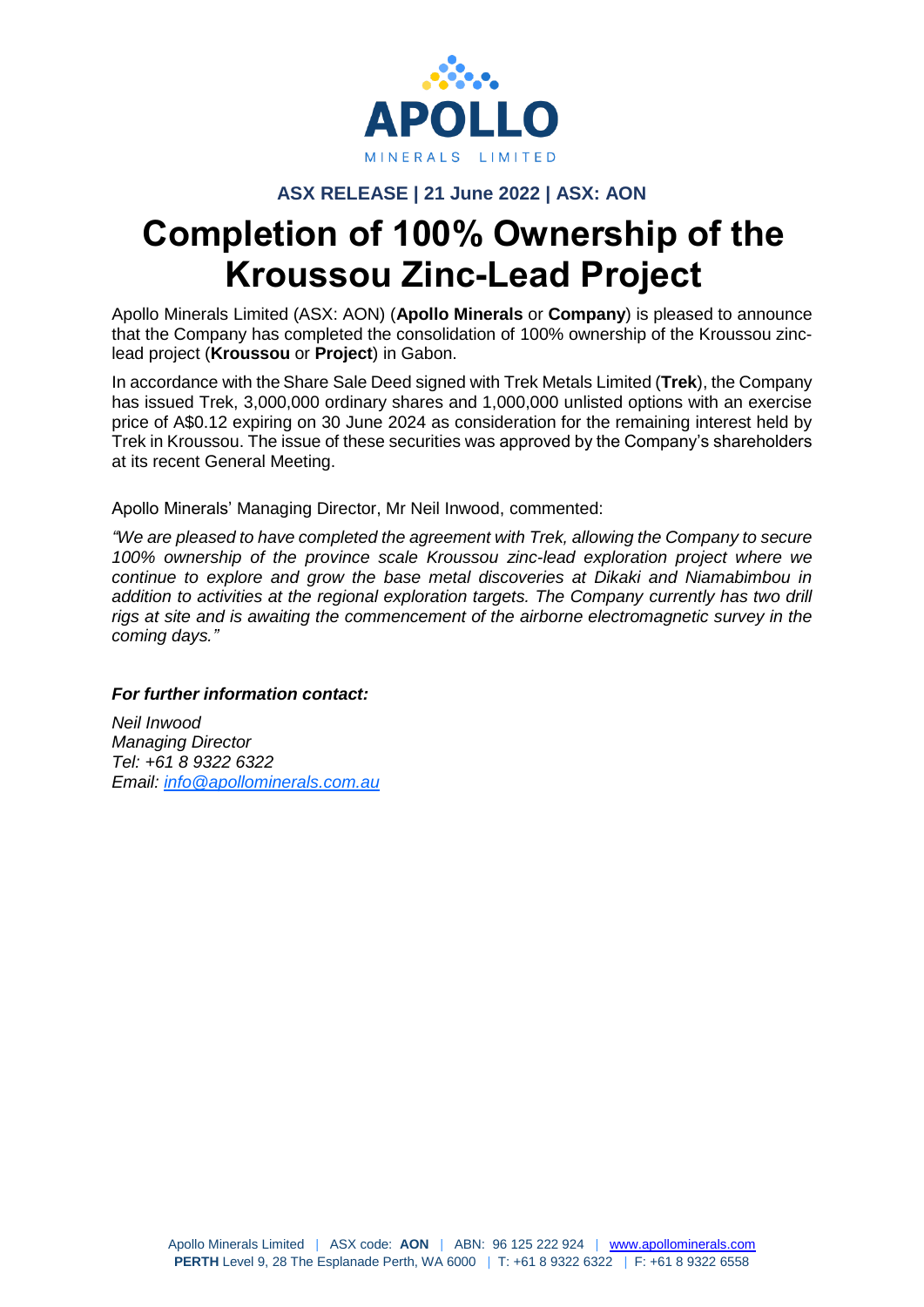



*Figure 1: Kroussou Project with key Target Prospects.*